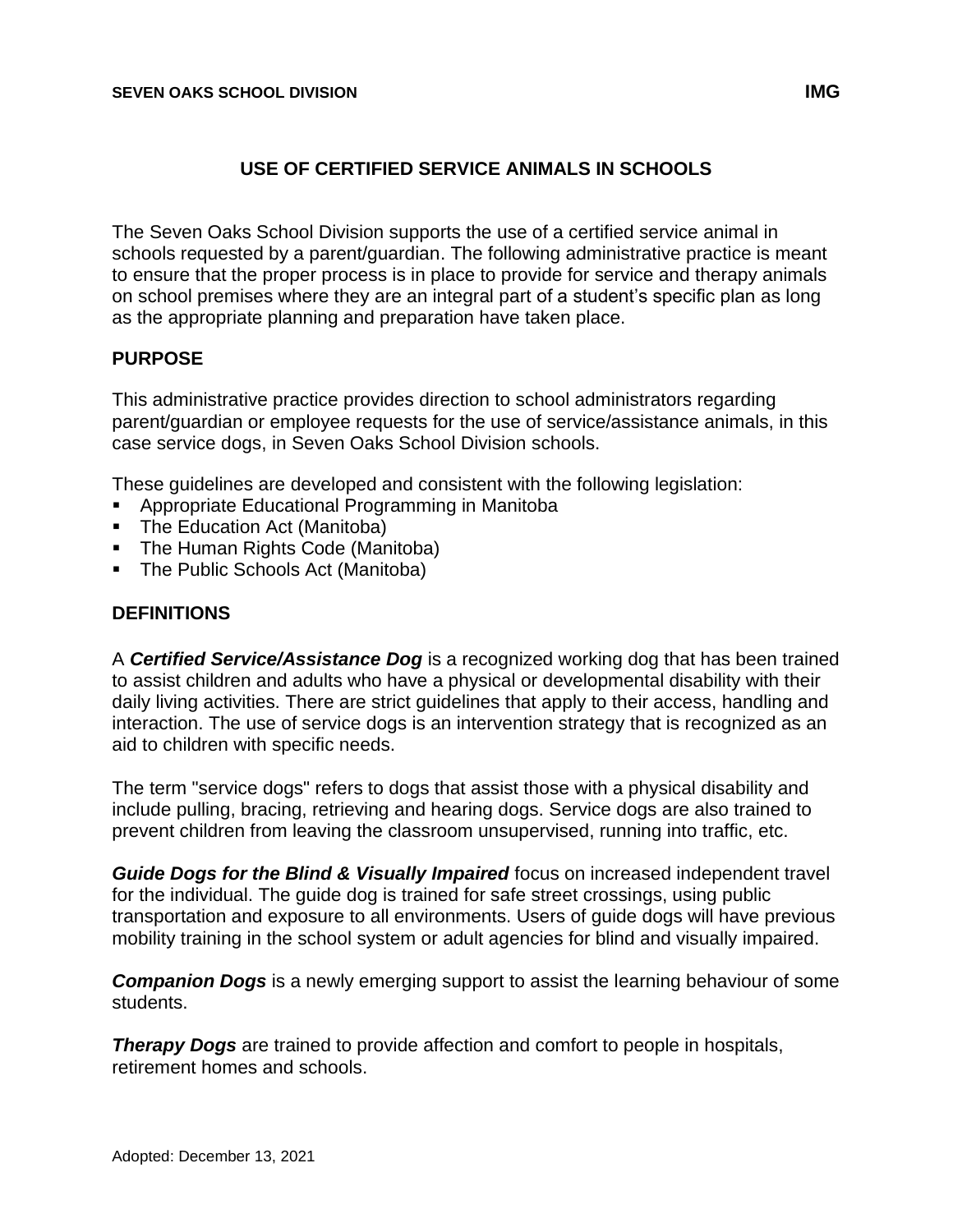Companion dogs and therapy dogs **are not considered service dogs** with access for the handlers in places of public accommodation and therefore must be considered differently in the context of entry to schools.

### **ROLES AND RESPONSIBILITIES**

When Parents/Guardians approach a school Principal requesting the use of a service animal (dog) for their child, the Principal must check to determine if the request is for a service dog, a companion dog or a therapy dog. **These policy guidelines apply only to service dogs.**

Decisions regarding the use of service animals by students in the school environment are made on a case-by-case basis. All circumstances of a particular request, including the individual needs of the student being assisted by the animal and the needs of other students and staff will be considered. Where necessary in the decision-making process, the rights and needs of one person may have to be balanced against the rights and needs of another.

The decision to allow entry of service animals onto school premises is made only after extensive consultation and in accordance with the procedures listed below. The request will be reviewed by the Principal with the Student Services Director and the Superintendent or Designate.

#### **Parent and Guardian's Responsibilities**

- To initiate the process of having a service animal assist a student in school, speak with the Principal. The Principal will provide a copy of *Appendix A: Information for Parents Requesting a Service Animal in a School to parents and Appendix B: Request for a Service Animal.*
- Make the request in writing using *Appendix B: Request for a Service Animal.*
- Provide a letter from a relevant approved health care professional i.e., physician, psychiatrist or psychologist, confirming the student's diagnosis as well as a recommendation for a service animal.
- Provide a letter from an accredited dog training program [membership in Assistance Dogs International (ADI) or the International Guide Dog Federation (IGDF)], stating that a service animal has been placed with the child and provide a Certificate of Training for the animal with the services that it has been trained to perform.
- Provide the school with proof of up-to-date vaccinations, a municipal dog license and confirmation the service animal is in good health.
- Assume financial responsibility relating to the use and care of the service animal.
- **EXTER** Arrange for proper training of school personnel and provide updated training as required.

### **Principal's Responsibilities**

▪ Consult with the Student Services Director and/or the Superintendent or Designate prior to planning the school entry process.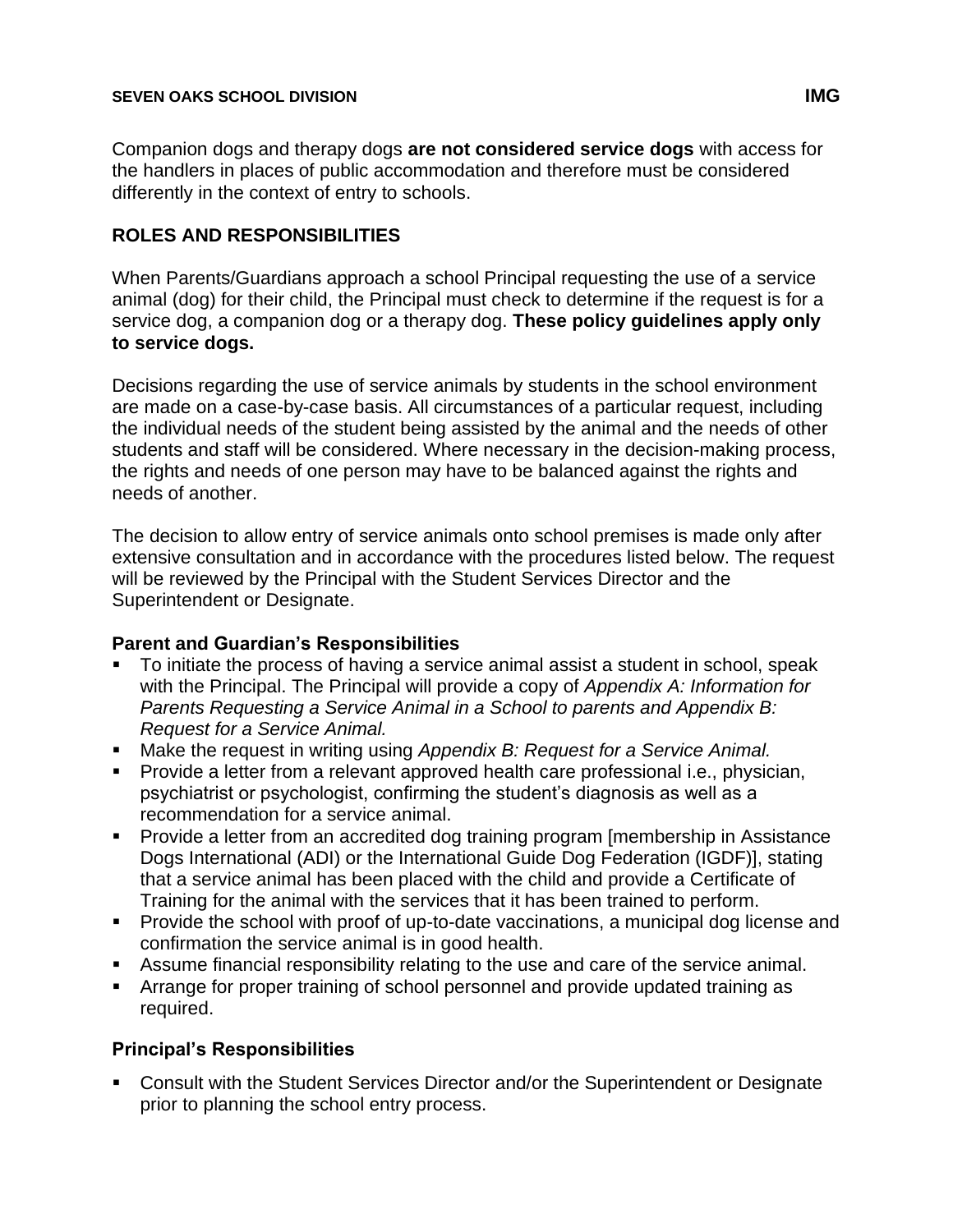#### **SEVEN OAKS SCHOOL DIVISION IMG**

- Upon receipt of *Appendix B: Request for a Service Animal in a School*, inform all school staff members (i.e., teaching staff, educational support staff, secretarial staff, custodial staff, etc.) of the request to have a service animal in the school. Their input and information will assist the Principal in the school entry process.
- Schedule and chair a meeting with the parents, a representative from the animal training facility, the classroom teacher(s), the school support staff, the Student Services Director and the support staff who work with the student. The purpose of the meeting is to review the student's specific plan (SSP) description of strengths, needs and required accommodations including the type of service the service animal will provide. The services provided by the service animal should be, or become, part of the goals of the SSP.
- **EXECUSSIONS WILL INCLUDE OTHER THE INCOCOLD FIND THE DISCUSSIONS WILL PROPER** 
	- Health and safety considerations (including severe allergies and staff or students with asthma).
	- The potential impact of the involvement of the service animal on the school community.
	- Animal care requirements.
	- Handling routines and responsibilities.
	- Guidelines for staff and students, other student issues.
	- Transportation to and from school.
	- The role of and communication with parents.
	- The designation of a staff dog handler/alternate in the school.

Please refer to and complete Appendix C: Management Plan for the Care of a Service Animal.

- If a decision to approve the request is made, attention to awareness, consistency, routines, communication, staff training, school assemblies and community notification are required.
- An information session for interested school community members may be held to inform them and to receive feedback or relevant information. The Principal may invite the parents of the student requiring the service animal to participate in the information session.
- Prior to any information session, Appendix D: Sample Letter to School Community and Appendix E: Sample Letter to Families with Children in the Classroom/on the School Bus should be shared with parents of the student requiring the use of a service animal.
- School division administration may inform relevant employee groups and/or the Workplace Safety & Health Committee that a service animal will be in the school.
- Contact the school division Transportation Department (if applicable) regarding transportation. A personalized transportation plan should be developed for the SSP.
- Place signs on entrance doors to inform school visitors of the presence of a service animal.
- Review the school Emergency Response Plan. Notify the local fire department of the existence of a service animal.
- **EXECT** Arrange for training of staff by the dog training facility.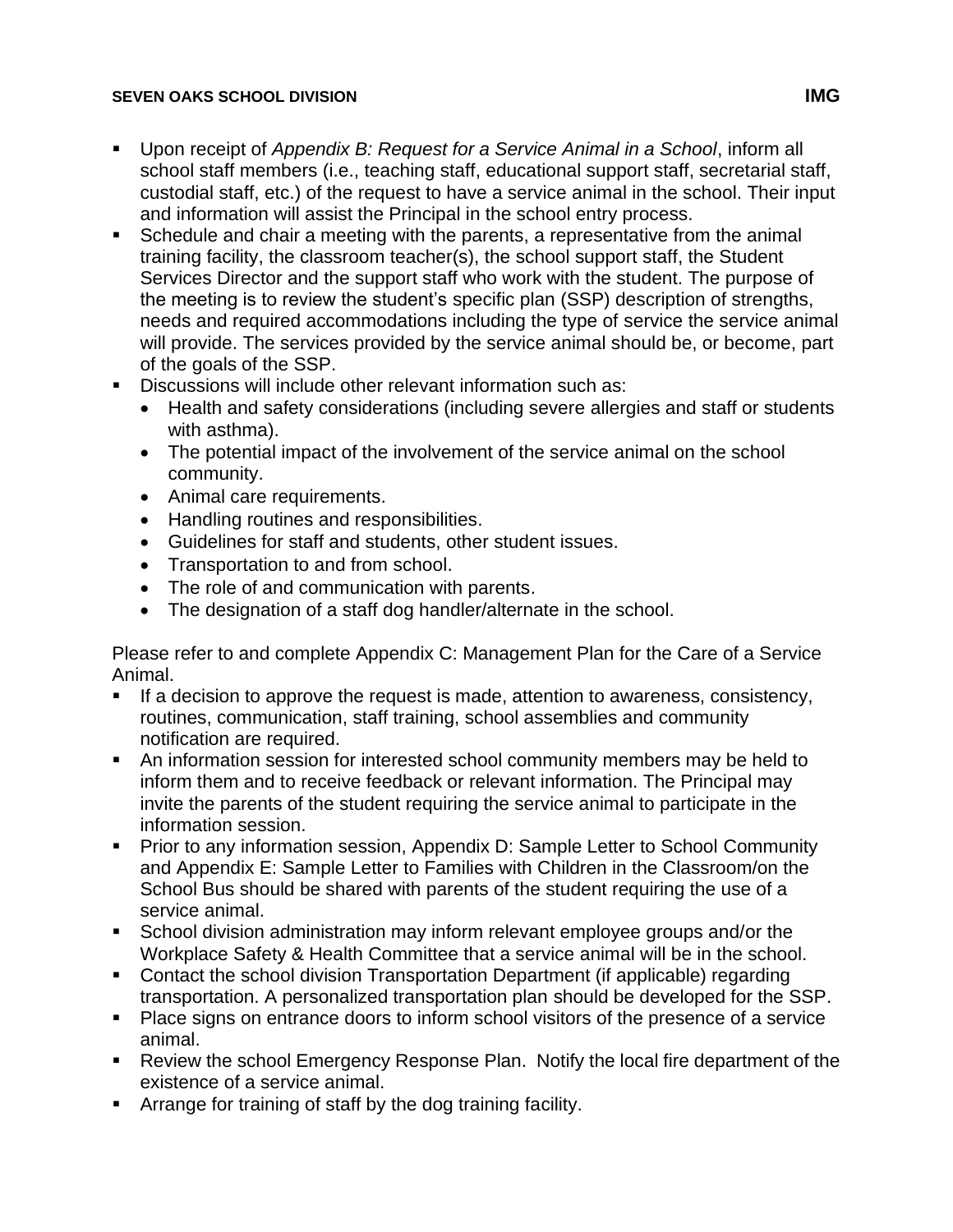- **EXT** Arrange for demonstrations from the dog training facility and/or parents on the rules of conduct around service dogs.
- Monitor the entry of the service animal regularly and review on an annual basis.

#### **LIST OF APPENDICES**

**Appendix A** *Information for Parents Requesting a Service Animal in a School* **Appendix B** *Request for Approval of Service Animals* **Appendix C** *Management Plan for the Care of a Service Animal* **Appendix D** *Sample Letter to School Community* **Appendix E** *Sample Letter to Families with Children in the Classroom/on the School Bus*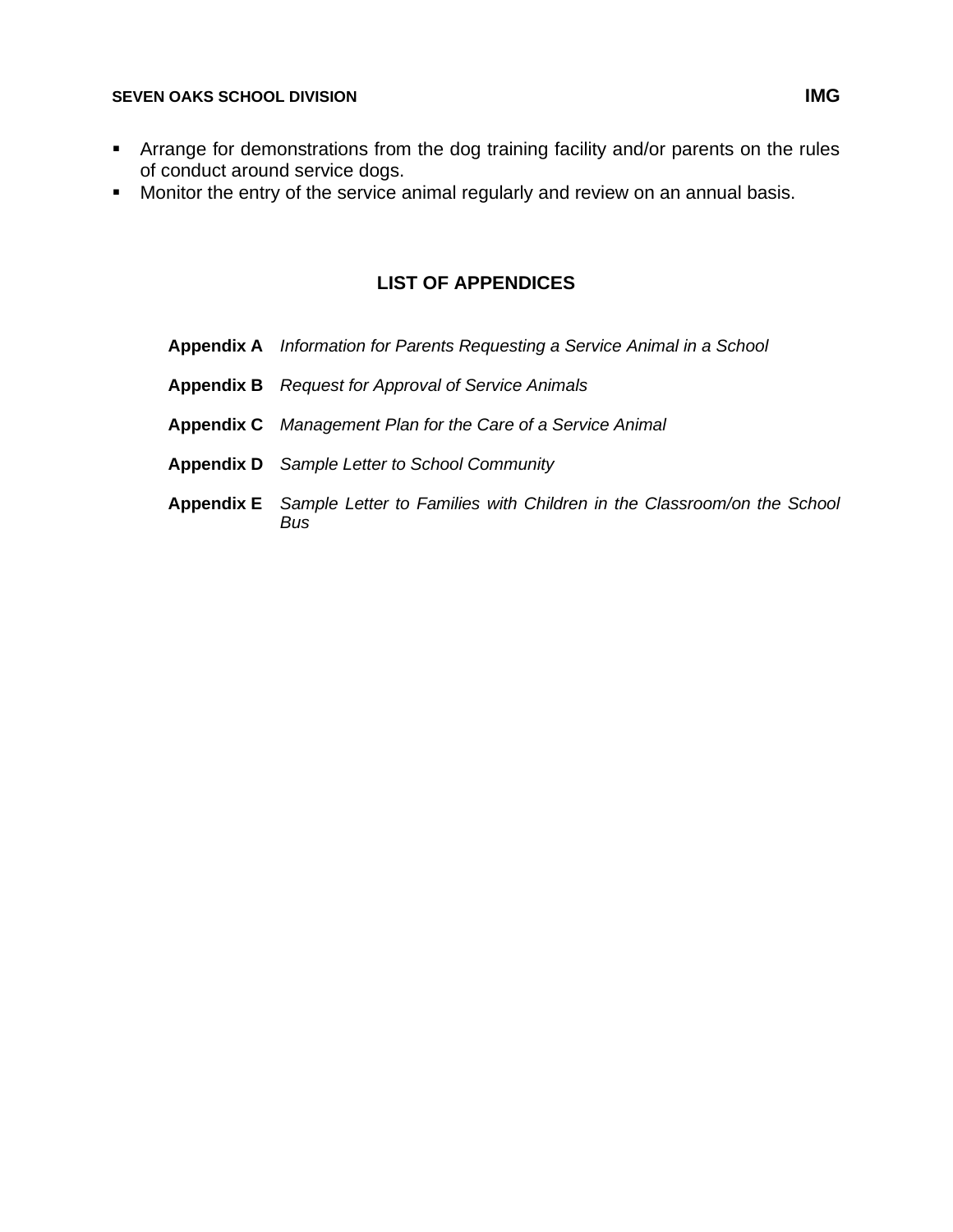# **Appendix A Information for Parents Requesting a Service Dog**

- 1. The success of the entry of a service animal into a school setting depends on clear communication, a well-informed school community and careful planning. The information you provide will assist the Seven Oaks School Division Board and school team to make the best possible decisions for your child and other students as well as for the staff, volunteers and visitors in the school.
- 2. The use of a service animal is considered to be an accommodation to help your child learn and to develop the necessary skills to achieve success at school. If your child already has a Student Specific Plan, it will be reviewed or one will be developed in consultation with you. The Principal will invite you, your child's teacher, a representative from the training facility, the school support staff in the school and the Student Services Director to a meeting to discuss your child's strengths, needs, the accommodations that are already in place for your child, as well as the additional assistance that a service animal may provide.
- 3. The information you provide will help the Seven Oaks School Division Board to consider your request. The Principal will investigate as to whether any student or member of staff has severe medical or psychological reactions to animals that may prevent or restrict the involvement of the service animal at the school.
- 4. The well-being of the service animal is also very important. Its care, handling and training needs will be addressed and your input is valuable. The Principal needs to know what other resources are available to facilitate school entry and the implementation of a plan. Strategies for becoming familiar with the building and school grounds, introduction to assemblies/ concerts, recess and informing the staff about interacting with the service animal will need to be included in the planning to be as consistent and fair to the service animal as possible.
- 5. It is imperative that the service animal be ready for school. If the service animal exhibits any behaviours (i.e. growling, scratching, nipping, biting, etc.) or health issues (i.e. vomiting, diarrhea, open wounds, fleas, tics, etc.) at school it will be removed until the plan is re-evaluated to ensure the safety of staff, students and visitors.
- 6. An information session may be held for interested school community parents. Important information shared in this way facilitates understanding and acceptance of new practices at the school. You will be invited to participate in any information sessions.
- 7. Parents' responsibilities include but are not limited to:
	- Provide the Principal with all required documentation, reports, certificates and arrangement for staff training in a timely fashion.
	- **EXTER** Transport or walk the service animal to and from school if needed or request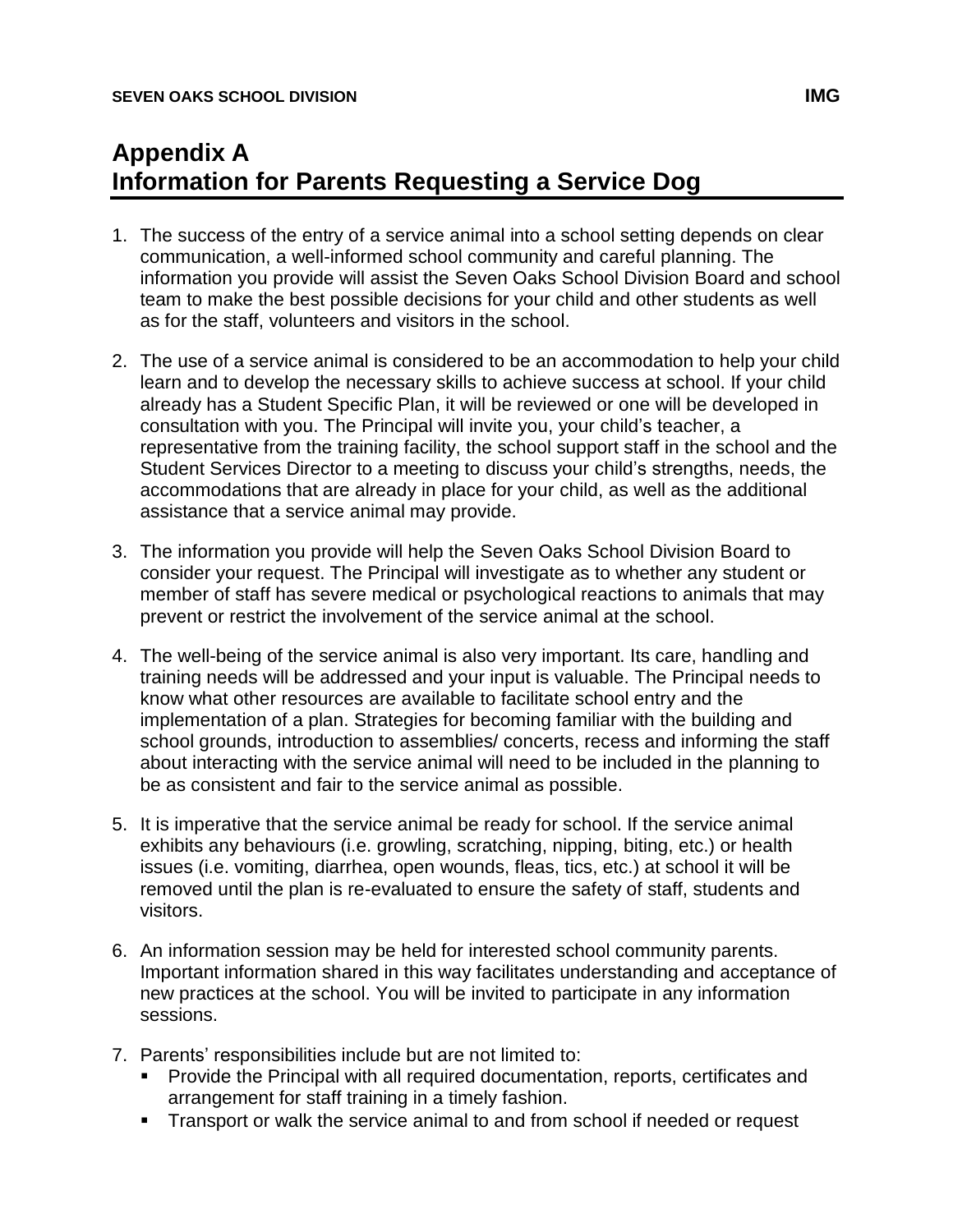handi-van transportation if your child is eligible.

- Assume financial responsibility for the service animal's training, veterinary care, municipal license and other related costs.
- Participate in a school meeting to inform the Principal of all relevant information that may affect your child, other students, staff and/or Visitors to the school.
- Assist the Principal to communicate relevant information to the school community.
- Work co-operatively with the school staff to make this accommodation a success.
- Provide the required food, equipment and service animal care items.
- Inform the Principal of the service animal's food, water and "bio-breaks" needs.
- Advise the Principal on the removal and disposal of animal waste in a safe and environmentally friendly manner.
- 8. Once the necessary information has been discussed, the Principal will consult with the Student Services Director.
- 9. If the request is approved, a series of steps must take place to ensure a smooth transition for the entry of the service animal in a timely manner.
- 10.The right of entry of the service animal will be monitored regularly and reviewed on an annual basis.
- 11. A Certificate of Training from an accredited training program, i.e. Membership in Assistance Dogs International (ADI) or the International Guide Dog Federation (IGDF) is required.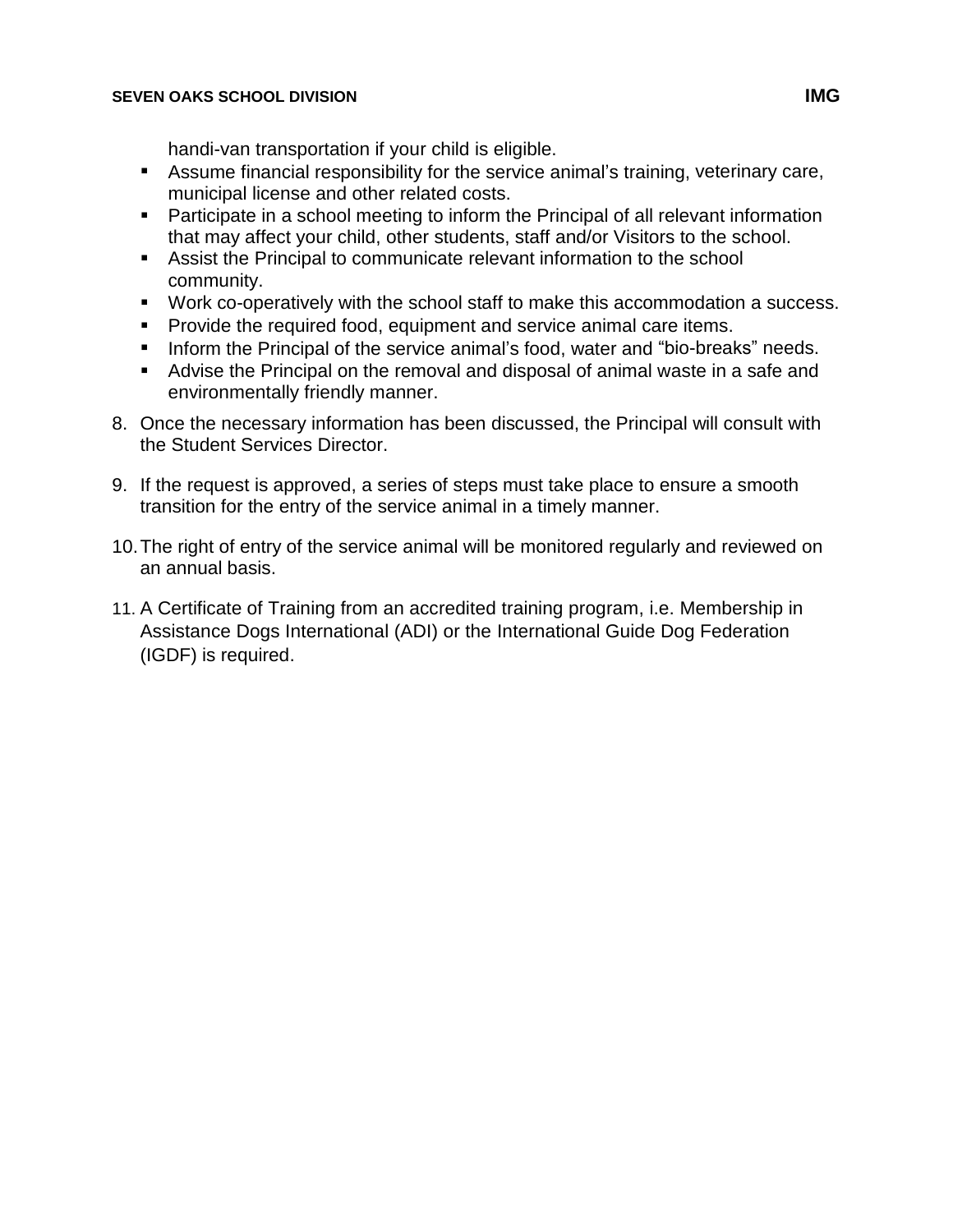## **Appendix B Request for Approval of Service Animal**

*This information is being collected pursuant to the provisions of the Freedom of Information and Protection of Privacy Act and the Personal Health Information Act. Questions about this collection should be directed to the Superintendent of the Seven Oaks School Division.*

| Identify and describe the need for the service animal as it relates to the student's<br>disability and describe the manner in which the service animal will meet the individual's<br>particular need(s). If more space is required, please add additional pages.<br>Type of Service Animal:<br>Type of Service Animal:<br>Theory Content Content Content Content Content Content Content Content Content Content Content Content Content Content Content Content Content Content Content Content C |
|----------------------------------------------------------------------------------------------------------------------------------------------------------------------------------------------------------------------------------------------------------------------------------------------------------------------------------------------------------------------------------------------------------------------------------------------------------------------------------------------------|
|                                                                                                                                                                                                                                                                                                                                                                                                                                                                                                    |
| $\Box$ Letter from physician attached<br>$\Box$ Service Animal Document: Animal is properly trained<br>$\Box$ Animal Licensed<br>Vaccinations Record<br>□ Institute where the Animal was Trained / Name of Handler: ___________________<br>$\Box$ Liability Insurance                                                                                                                                                                                                                              |
| Request submitted by Cabool Drippinal to the Ctudent Capicaco Director in proporation for                                                                                                                                                                                                                                                                                                                                                                                                          |

.

.

Request submitted by School Principal to the Student Services Director in preparation for s approval<mark>.</mark>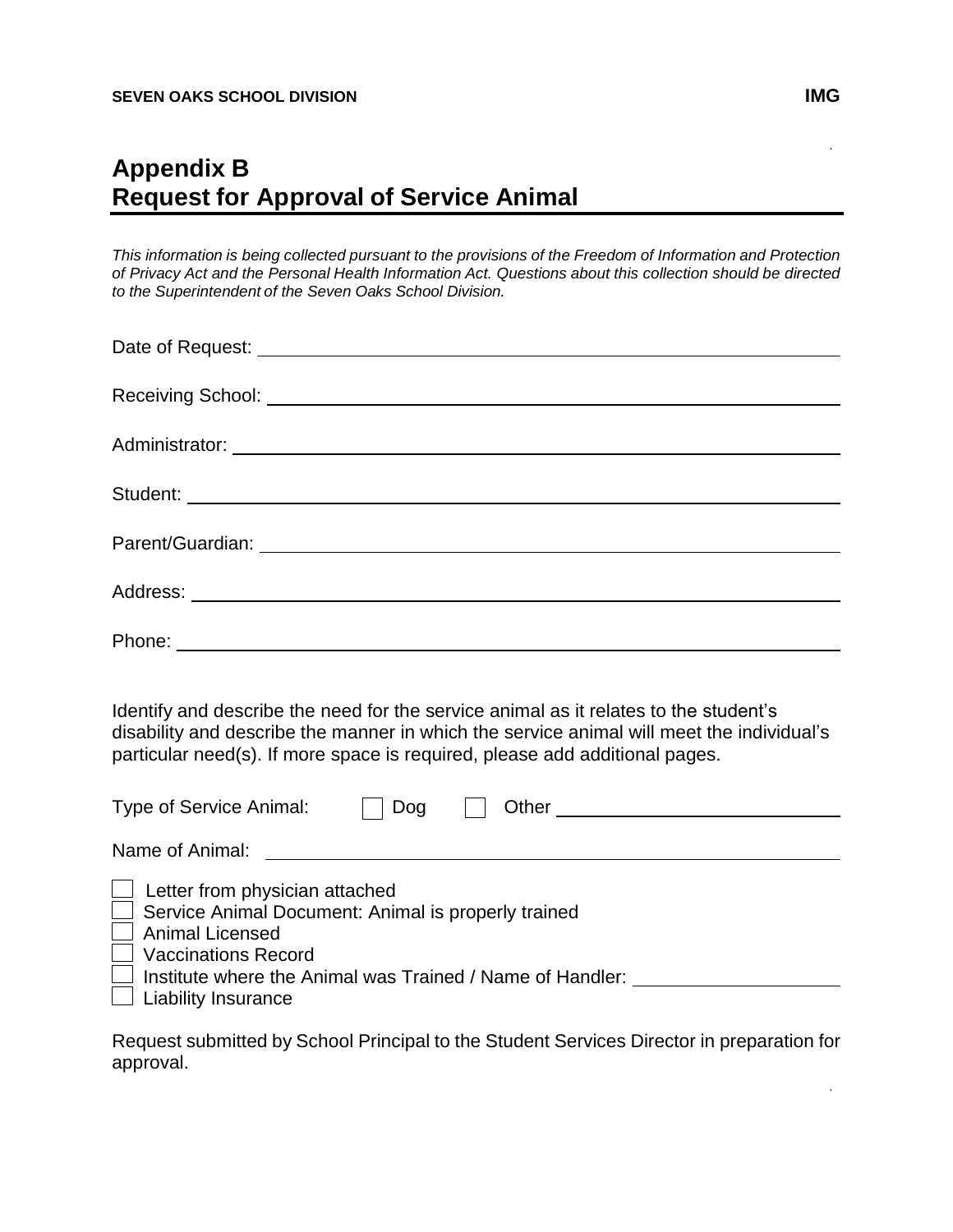# **Appendix C Management Plan for the Care of the Service Animal**

*This information is being collected pursuant to the provisions of the Freedom of Information and Protection of Privacy Act and the Personal Health Information Act. Questions about this collection should be directed to the Superintendent of the Seven Oaks School Division.*

- 1. Where possible and feasible, these responsibilities should be handled by the student in the same manner as at home.
- 2. Water needs: (e.g., provision of water bowl, procedures for use, cleaning, etc.).
- 3. Bladder/Bowel Needs of Dog (e.g. frequency, designated location, disposal, etc.).
- 4. Other considerations:
	- Rest periods away from "work" (if needed).
	- Special considerations due to weather (if needed).
	- Transportation (if applicable).
	- Other.
- 5. Formal documentation has been provided that the service animal:



Has annual vaccines.

Has municipal license.

Is in good health to attend school.

This information must be updated on a yearly basis.

Signature of Principal Date

Signature of Parent/Guardian Date

.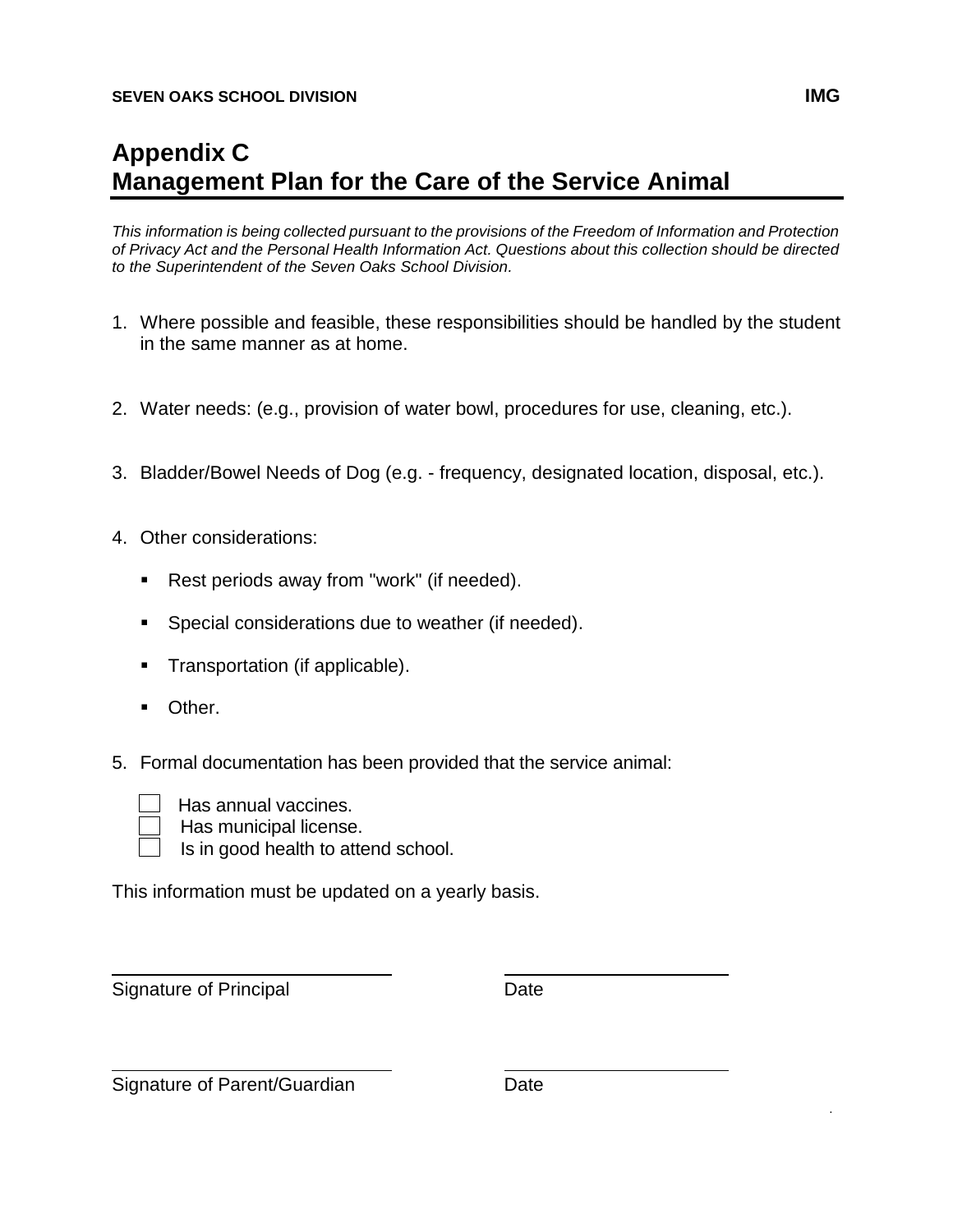## **Appendix D Sample Letter to School Community**

*Insert School Letterhead*

*Date*

Dear Parents/Guardians:

This letter is to inform you that there will be a service animal in our school helping one of our students.

Service animals are trained and recognized by an accredited training facility and are able to assist with many of the routine activities which pose challenges for some students. The student's right to have a service animal is protected under The Human Rights Code of Manitoba.

There will be an upcoming information session or letter for parents/guardians at the school on *(insert date)* to assist with your understanding of how the service animal will be integrated into the school. As well, a school-wide assembly will be held for all students to help them identify with the service animal and how it will fit into the daily routines of all students. They will be instructed as to the proper procedure regarding the animal and that the animal is a "working" service animal and not a pet while at school.

We anticipate the service animal being of benefit to the student's learning and we look forward to this new addition to our school and school community.

Thank you for your understanding and support. Should you have any questions or concerns, please contact me at *(insert school phone number).*

Sincerely,

*Principal*